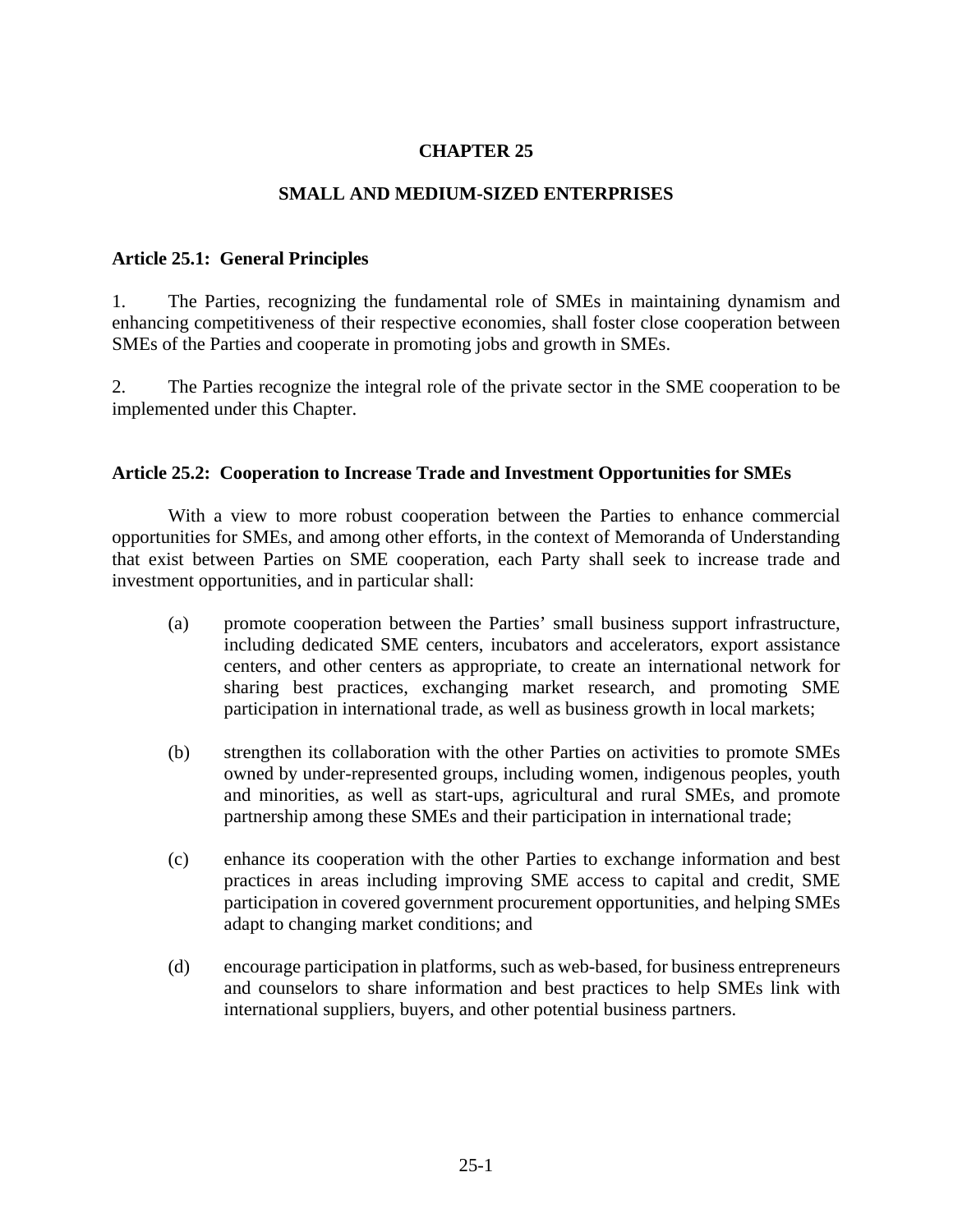## **Article 25.3: Information Sharing**

1. Each Party shall establish or maintain its own free, publicly accessible website containing information regarding this Agreement, including:

- (a) the text of this Agreement;
- (b) a summary of this Agreement; and
- (c) information designed for SMEs that contains:
	- (i) a description of the provisions in this Agreement that the Party considers to be relevant to SMEs; and
	- (ii) any additional information that would be useful for SMEs interested in benefitting from the opportunities provided by this Agreement.

2. Each Party shall include in its website links or information through automated electronic transfer to:

- (a) the equivalent websites of the other Parties; and
- (b) the websites of its own government agencies and other appropriate entities that provide information the Party considers useful to any person interested in trading, investing, or doing business in that Party's territory.
- 3. The information described in paragraph 2(b) may include:
	- (a) customs regulations, procedures, or enquiry points;
	- (b) regulations or procedures concerning intellectual property rights;
	- (c) technical regulations, standards, or conformity assessment procedures;
	- (d) sanitary or phytosanitary measures relating to importation or exportation;
	- (e) foreign investment regulations;
	- (f) business registration procedures;
	- (g) trade promotion programs;
	- (h) competitiveness programs;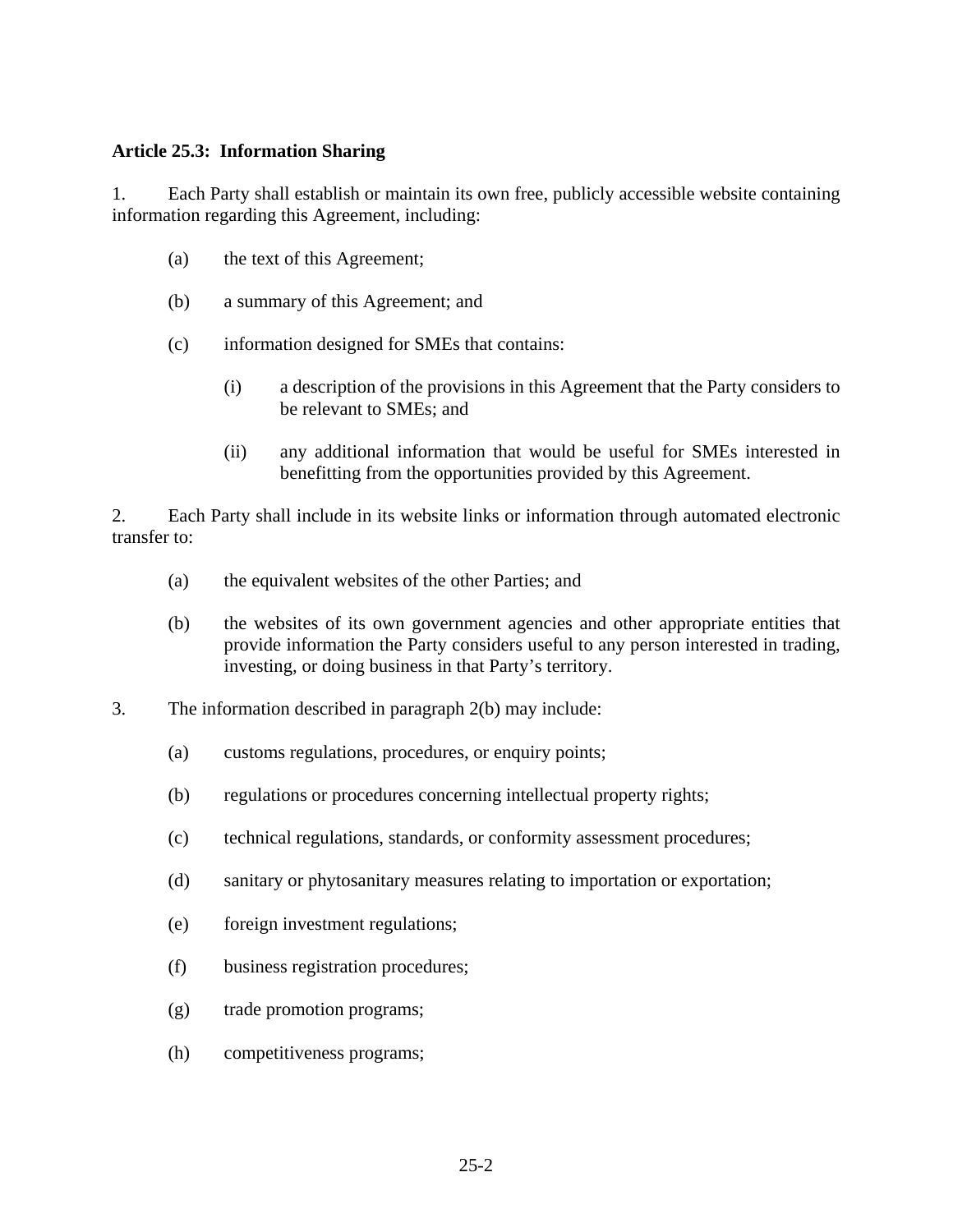- (i) SME financing programs;
- (j) employment regulations;
- (k) taxation information;
- (l) information related to the temporary entry of business persons, as set out in Article 16.5 (Provision of Information); and
- (m) government procurement opportunities within the scope of Article 13.2 (Scope).

4. Each Party shall regularly review the information and links on the website referred to in paragraphs 1 and 2 to ensure the information and links are up-to-date and accurate.

5. To the extent possible, each Party shall make the information in this Article available in English. If this information is available in another authentic language of this Agreement, the Party shall endeavor to make this information available, as appropriate.

# **Article 25.4: Committee on SME Issues**

1. The Parties hereby establish the Committee on SME Issues (SME Committee), comprising government representatives of each Party.

- 2. The SME Committee shall:
	- (a) identify ways to assist SMEs in the Parties' territories to take advantage of the commercial opportunities resulting from this Agreement and to strengthen SME competitiveness;
	- (b) identify and recommend ways for further cooperation between the Parties to develop and enhance partnerships between SMEs of the Parties;
	- (c) exchange and discuss each Party's experiences and best practices in supporting and assisting SME exporters with respect to, among other things, training programs, trade education, trade finance, trade missions, trade facilitation, digital trade, identifying commercial partners in the territories of the Parties, and establishing good business credentials;
	- (d) develop and promote seminars, workshops, webinars, or other activities to inform SMEs of the benefits available to them under this Agreement;
	- (e) explore opportunities to facilitate each Party's work in developing and enhancing SME export counseling, assistance, and training programs;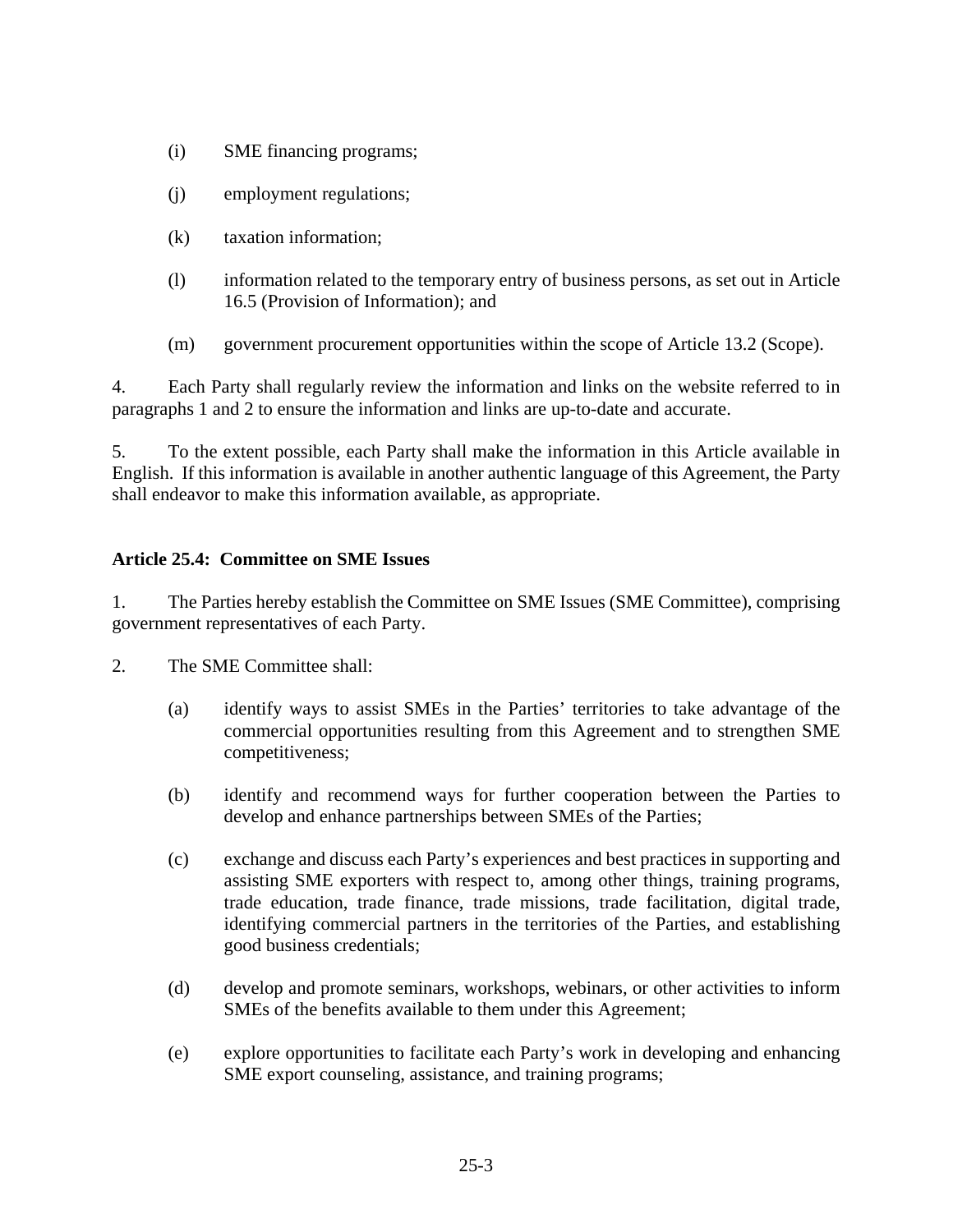- (f) recommend additional information that a Party may include on the website referred to in Article 25.3 (Information Sharing);
- (g) review and coordinate its work program with the work of other committees, working groups, and other subsidiary bodies established under this Agreement, as well as of other relevant international bodies, to avoid duplication of work programs and to identify appropriate opportunities for cooperation to improve the ability of SMEs to engage in trade and investment opportunities resulting from this Agreement;
- (h) collaborate with and encourage committees, working groups and other subsidiary bodies established under this Agreement to consider SME-related commitments and activities into their work;
- (i) review the implementation and operation of this Chapter and SME-related provisions within this Agreement and report findings and make recommendations to the Commission that can be included in future work and SME assistance programs as appropriate;
- (j) facilitate the development of programs to assist SMEs to participate and integrate effectively into the Parties' regional and global supply chains;
- (k) promote the participation of SMEs in digital trade in order to take advantage of the opportunities resulting from this Agreement and rapidly access new markets;
- (l) facilitate the exchange of information on entrepreneurship education programs for youth and under-represented groups to promote the entrepreneurial environment in the territories of the Parties;
- (m) submit on an annual basis, unless the Parties decide otherwise, a report of its activities and make appropriate recommendations to the Commission; and
- (n) consider any other matter pertaining to SMEs as the SME Committee may decide, including issues raised by SMEs regarding their ability to benefit from this Agreement.

3. The SME Committee shall convene within one year after the date of entry into force of this Agreement and thereafter meet annually, unless the Parties decide otherwise.

4. The SME Committee may seek to collaborate with appropriate experts and international donor organizations in carrying out its programs and activities.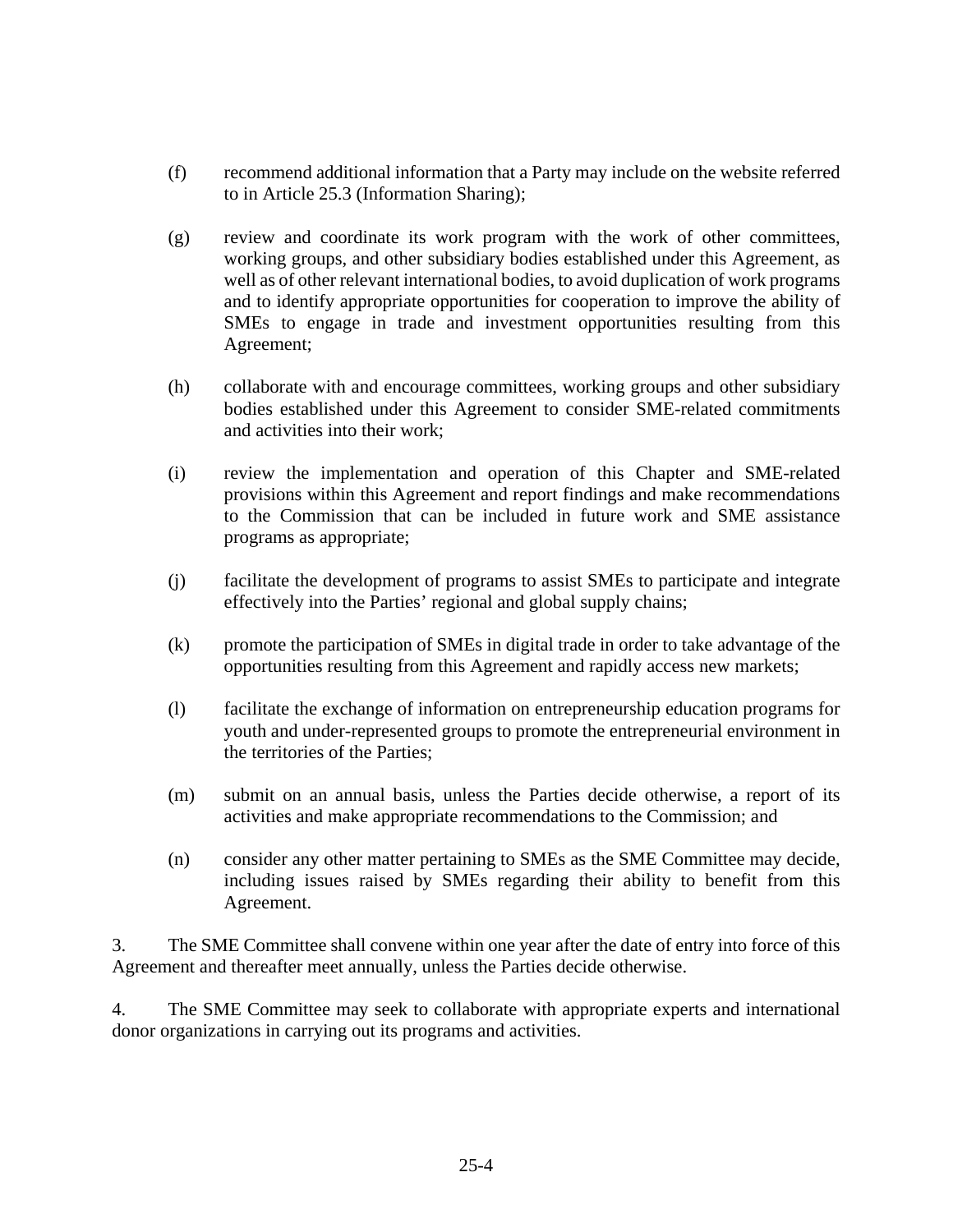# **Article 25.5: SME Dialogue**

1. The SME Committee shall convene a Trilateral SME Dialogue (the "SME Dialogue"). The SME Dialogue may include private sector, employees, non-government organizations, academic experts, SMEs owned by diverse and under-represented groups, and other stakeholders from each Party.

2. The SME Committee shall convene the SME Dialogue annually, unless it decides otherwise.

3. SME Dialogue participants may provide views to the Committee on any matter within the scope of this Agreement and on the implementation and further modernization of this Agreement.

4. SME Dialogue participants may provide relevant technical, scientific, or other information to the Committee.

# **Article 25.6: Obligations in the Agreement that Benefit SMEs**

The Parties recognize that in addition to the provisions in this Chapter, there are provisions in other Chapters of this Agreement that seek to enhance cooperation among the Parties on SME issues or that otherwise may be of particular benefit to SMEs. These include:

- (a) Origin Procedures: Article 5.18 (Committee on Rules of Origin and Origin Procedures);
- (b) Government Procurement: Article 13.17 (Ensuring Integrity in Procurement Practices); Article 13.20 (Facilitation of Participation by SMEs), and Article 13.21 (Committee on Government Procurement);
- (c) Cross-Border Trade in Services: Article 15.10 (Small and Medium-Sized Enterprises);
- (d) Digital Trade: Article 19.17 (Interactive Computer Services); Article 19.18 (Open Government Data);
- (e) Intellectual Property: Article 20.14 (Committee on Intellectual Property Rights);
- (f) Labor: Article 23.12 (Cooperation);
- (g) Environment: Article 24.17 (Marine Wild Capture Fisheries);
- (h) Competitiveness: Article 26.1 (North American Competitiveness Committee);